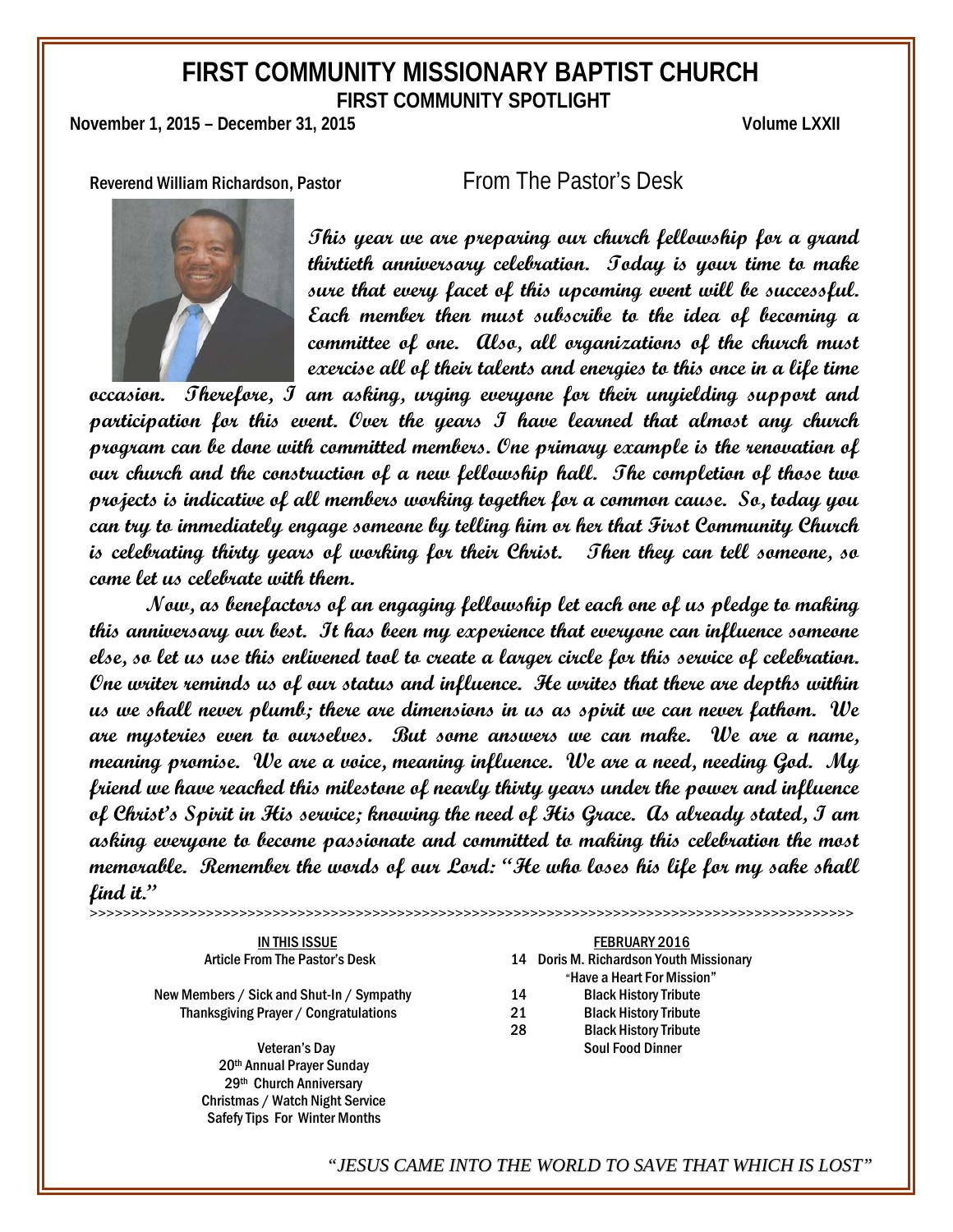

New Members

We Welcome You To Our Church Family! May God Bless You!

## **Sister Christina Harris Sister Nancy Peacock**



### SICK AND SHUT-IN

 **Sister Esther Jeffries Sister Mary McCauley Sister Katie Roberson Brother Henry Whitted Sister Geraldine Wilson Brother James Wilson**

We pray that God will bless all of our Friends and Neighbors who are sick and shut-in with good health.



Our deepest sympathy is extended to:

**Brother Leon Lea** and Family in the loss of his Brother**, Nathaniel Lea**

The family of **Brother Paul "Stephon Clark" Jones**

The **Mitchell** family in the loss of their loved one, **Sister Virginia Mitchell**

**Brother Shawn Bethea** and family in the loss of his Grandparents, **Joshua & Priscilla Bethea**

**Sister Lacey Mtumwa** and family in the loss of her Aunt, **Fannie Bagley**

We extend our deepest sympathy to all those in our Community who have lost their loved ones.



Almighty God, Father of all mercies, we your unworthy servants give you humble thanks for all your goodness and loving-kindness to us and to all whom you have made. We bless you for our creation, preservation, and all the blessings of this life; but above all for your immeasurable love in the redemption of the world by our Lord Jesus Christ; for the means of grace, and for the hope of glory. And, we pray, give us such an awareness of your mercies, that with truly thankful hearts we may show forth your praise, not only with our lips, but in our lives, by giving up ourselves to your service, and by walking before you in holiness and righteousness all our days; through Jesus Christ our Lord, to whom, with you and the Holy Spirit, be honor and glory throughout all ages. AMEN Book of Common Prayer/Book of Divine Worship



First Community congratulates **Sister Ranika Wilkerson** who graduated from A & T University on December 12, 2015. **Ranika** received a bachelor's degree in Science of Criminal Justice and a minor in Psychology.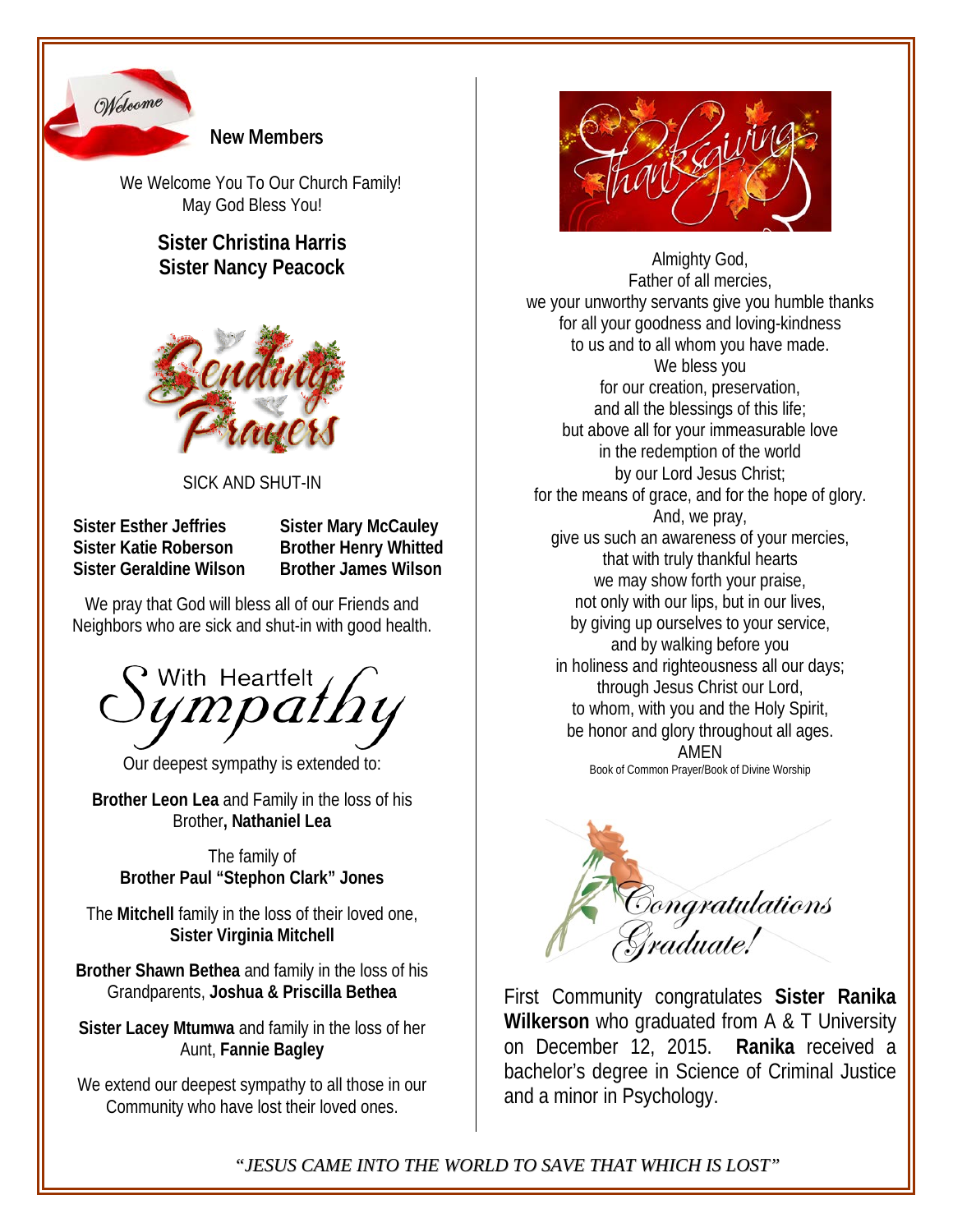

Litany - "For Those Who Protect Our Lives" **– Deacon Johnny Jarrett, Jr.** Sermon – "Fires At The Altar**" – Rev. William Richardson**

Tribute To The Veterans – By: **Romaine Waller**



Music – **The Mixed Choi**r Ushers – **The Senior Ushers** Greeter – Sister **Cothene Watson**

### A Veteran's Prayer - Submitted By: **Romaine Waller**

Dear Heavenly Father, We thank you today for all the men and women who have served in our armed forces. We are grateful for their dedication, discipline, faithfulness and courage. From them may we learn the virtues of selfless service, unswerving loyalty to country, the discipline of teamwork for the good of all, obedience to authority and perseverance in difficult and challenging situations.

Bless the families of our veterans for the sacrifices made of the home front when duty called their loved ones away to serve. Following their military service, give each of our veteran's meaningful employment where they can enrich our workplaces and communities with their strong leadership skills, their self discipline and their hearts for service.

We pray that you will provide your care and healing power for our veterans who carry physical and mental wounds from their days of service. And we lift up to your care those families who have lost a member of our armed forces in the line of duty. May your constant presence and help be theirs.

We pray that today we will be able to express to our veterans our gratitude for their service to us. Keep our service men and women strong and determined. As we thank you for them we look forward to the day promised in your Word when our Prince of Peace will rule on earth and when the bearing of arms to protect our citizens will no longer be necessary. We pray in the name of our strong and powerful savior, Jesus Christ. Amen

Posted by Karen Barber

**We pray that God will bless and protect all those who serve in the armed forces!**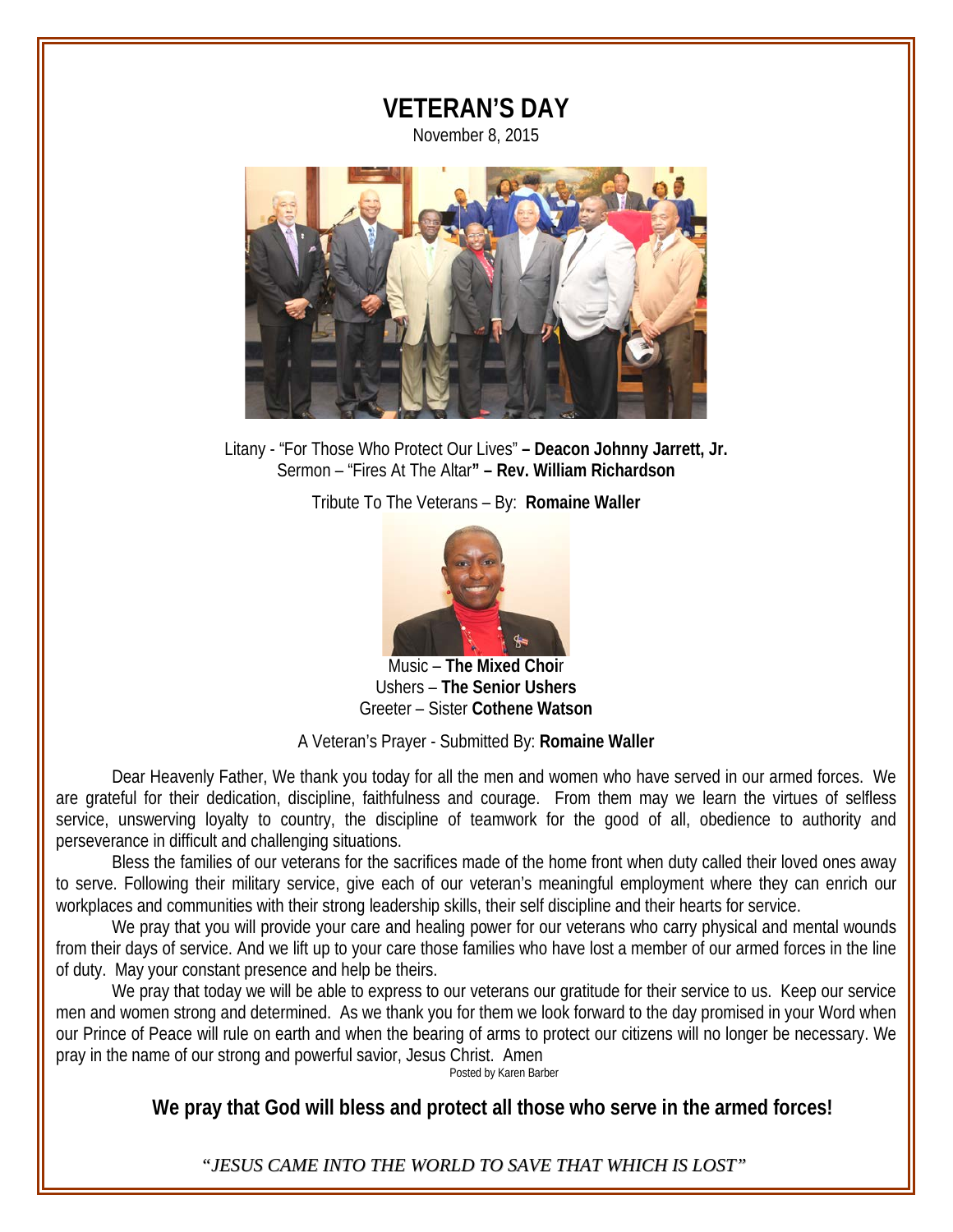# **20TH ANNUAL PRAYER SUNDAY**

**November 15, 2015**

### Music **– The Young Adult Choir** Ushers **– The Young Adult Ushers** Greeter – **Sister Cherba Torain**

Sermon **– Rev. William Richardson –** "We Have Good Reasons To Pray"

Intercessory prayer is the act of praying on behalf of others. Each year First Community members come together to pray for our church and their organizations. May they continue to seek God's guidance while serving Him. Beautiful prayers were prayed for each organization by First Community members.













**Deacon Johnny Jarrett, Jr. Deaconess Shirley Byrd Brother Shawn Bethea Sister Marjorie Vanhooke Nia Bullock**





 **Sister Cherba Torain Sister Stephanie Brodie Sister Brenda Breeze Brother Larry Pettiford Sister Jasmine Foust**







Church Officer Deacons – **Deacon Johnny Jarrett, Jr.** Deaconesses - **Sister Shirley Byrd** Trustees – **Brother Shawn Bethea**

Doris M. Richardson Missionaries Senior – **Sister Marjorie Vanhooke** Youth - **Nia Bullock**

Christian Education Sunday School - **Sister Cherba Torain** Drama Department – **Sister Stephanie Brodie**

Usher Department Senior – **Sister Shirley Byrd** Young Adults – **Sister Brenda Breeze**

Music Department Senior Choir - Male Chorus - Youth Choir - Mixed Choir Ensemble Choir - Young Adult Choir – **Brother Larry Pettiford**

> Youth  **Sister Jasmine Foust**

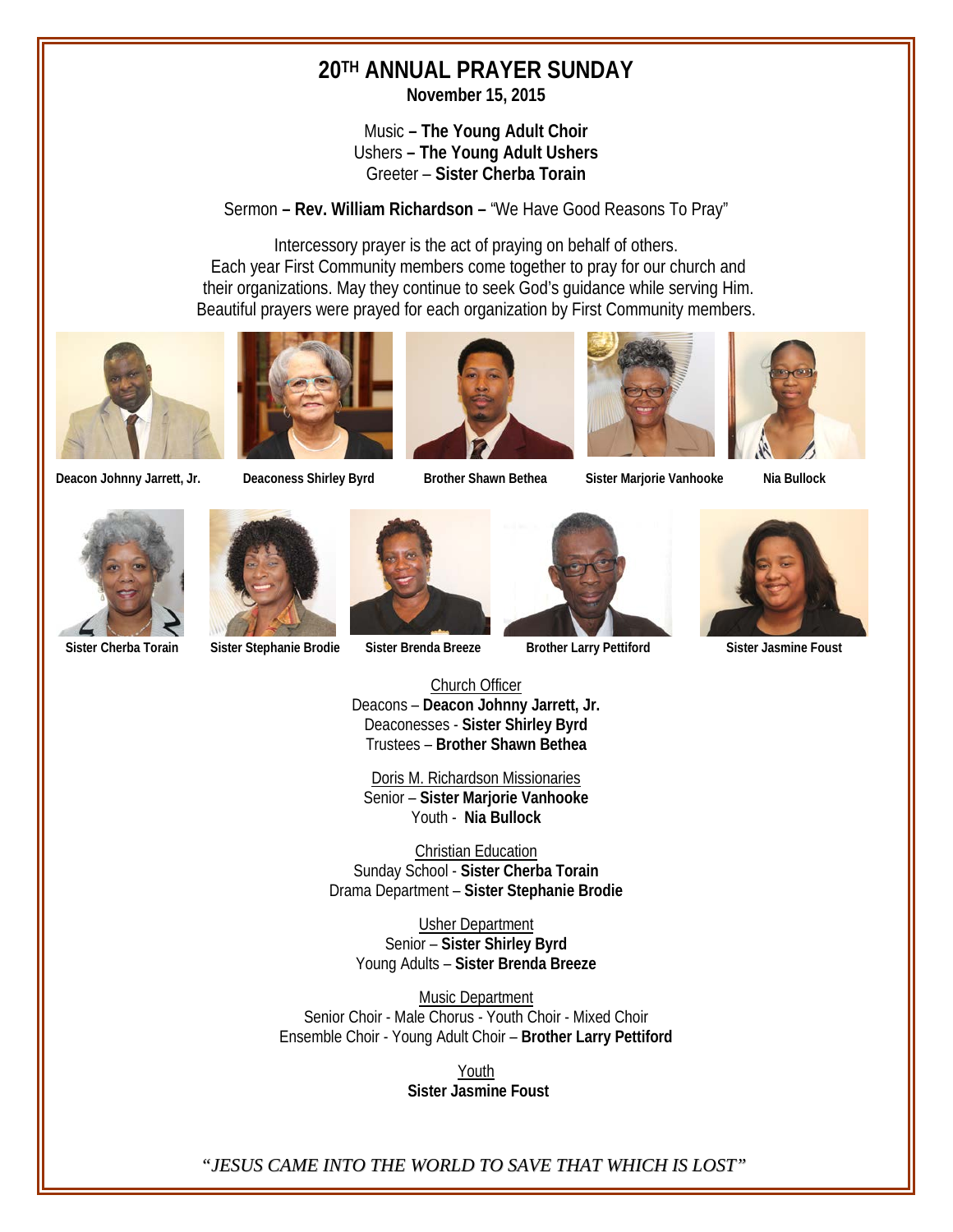## **TWENTY NINTH CHURCH ANNIVERSARY 1986 – 2015**

 November 22, 2015 **"ALWAYS ABOUNDING IN THE WORK OF THE LORD" Deacon Johnny Jarrett, Jr.**, Presiding

Praise Dance – "If You're Happy And You Know It" – **Nia Bullock**



 Call To Worship & Invocation – **Deacon Johnny Jarrett, Jr.** Scripture – **Sister Linda Snipes** Prayer **– Deaconess Shirley Byrd** Greeting Of Guests & Announcements – **Sister Novella Baines**

 Memorial – Lighting Of Candle – **Brother Earl Brown** Recognition Of Charter Members **– Sister Seletha Pherribo Deacon Johnny Jarrett, Jr.**

Offertory Prayer – **Sister Cherba Torain**

 Music – **Male Chorus & The Ensemble** Special Music – "I Want You To Move" & "Somewhere To Lay My Head" **Nia Bullock Brother Martin Torain**







**Reverend Raymond Watkins** Altar Prayer – Deacon Lloyd Roberson



 First Community celebrated twenty-nine wonderful years of Christian fellowship under the leadership of our dedicated pastor, **Rev. William Richardson.**

First Community has been a place where you can find comfort, hope, peace, joy, love and guidance. First Community is a place where you learn how to live a life that will be pleasing to God.

A memorial service was held by **Brother Earl Brown** for the fifty three members who have gone to their eternal rest. **Sister Seletha Pherribo** recognized all of the charter members. There were 45 charter members, 20 are deceased, 10 are inactive, and 15 are still active members.

 Our guest minister was **Rev. Raymond Watkins**. **Rev. Watkins's** sermon was "Building A Strong Foundation." We thank God for His grace and mercy during these 29 years. We pray that God will continue to be by our side as we strive to do His will.

**Rev. William Richardson**

Dinner was served in the fellowship hall following the service.

Anniversary Church Committee

**Sister Seletha Pherribo, Chairperson Brother Earl Brown Sister Linda Snipes Sister Elizabeth Mayo Sister Lacey Mtumwa**

Thank you to the committee members, the kitchen and table decoration committees.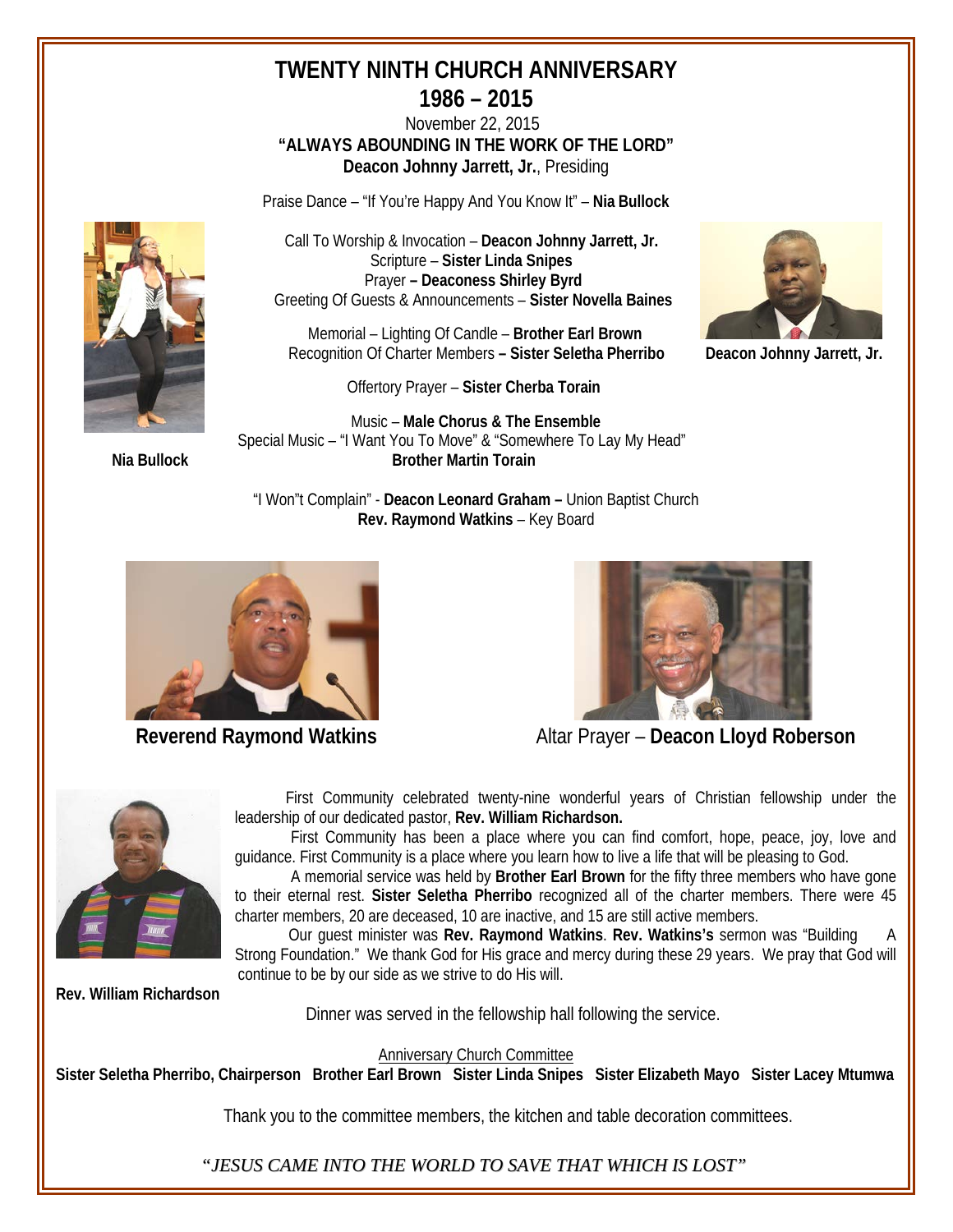



### **CHRISTMAS CELEBRATIONS AROUND THE WORLD**

Christmas is one of the biggest celebrations for the people belonging to the Christian faith. But it would be wrong to assume that it is only celebrated among the Christians. With the world becoming a global village, Christmas is now celebrated in many countries around the world. Caroling, feasting, and gift-giving along with the prayers and wishes – Christmas is celebrated with high spirits in various parts of the world. Though the mode of celebration, the dates and the traditions vary, the spirit remains the same everywhere. While most of us celebrate it as a festive season spreading over a week, for some it is a month long festival that starts with the Advent on Sunday next to November 26 and ends on January 6 with the feast of Epiphany.

### **Christians believe that the savior of the world, JESUS CHRIST was born.**

On December 20, 2015 First Community celebrated Christmas. Christmas carols were sung through out the month of December. The youth of First Community each recited a part of the Christmas story facilitated by **Sister Pamela Riley**







 **Sister Pamela Riley** 

Special Presentations Were Made To The Pastor **Rev. William Richardson**

Litany – "Christmas" **Rev. William Richardson** Music – **The Youth Choir** Ushers – **The Young Adult Ushers** Greeter – **Sister Cherba Torain**





Sermon – "In Love With Christmas" – **Rev. William Richardson** Jesus came to be a shining light in a dark world. **I like Christmas because most of the world stop to celebrate the birth of Jesus.**

**<<<<<<<<<<<<<<<<<<<<<<<<<<<<<<<<<<<<<<<<<<<<<<<<<<<<<<<<<<<<<<<<<<<<<<<<<<<<<**

# **WATCH NIGHT SERVICE**

First Community members and neighbors gathered on December 31, 2015 to thank our Lord Jesus Christ for bringing us through another year and for bringing us into 2016. Our pastor quoted a scripture "For where two or three are gathered together in my name, there am I in the midst of them." We had a beautiful service." We begin our worship with **Brother Nkosi Mutumwa** leading the devotional service. Members and friends testified about how good God had been to them during 2015 and several members sang a song that contained their testimony.

### **Nkosi Mtumwa Rev. William Richardson**



 **Rev. William Richardson** sermon, "Shame into Praise." Zechariah 3:19 Our forefathers had gathered themselves together to pray for a better life, for God to show them a better way. A rumor was going around about freedom and their lives would be changed. The Lord said I will change their shame and make them a great people.

**Rev. Richardson** prayed at the conclusion of the service.

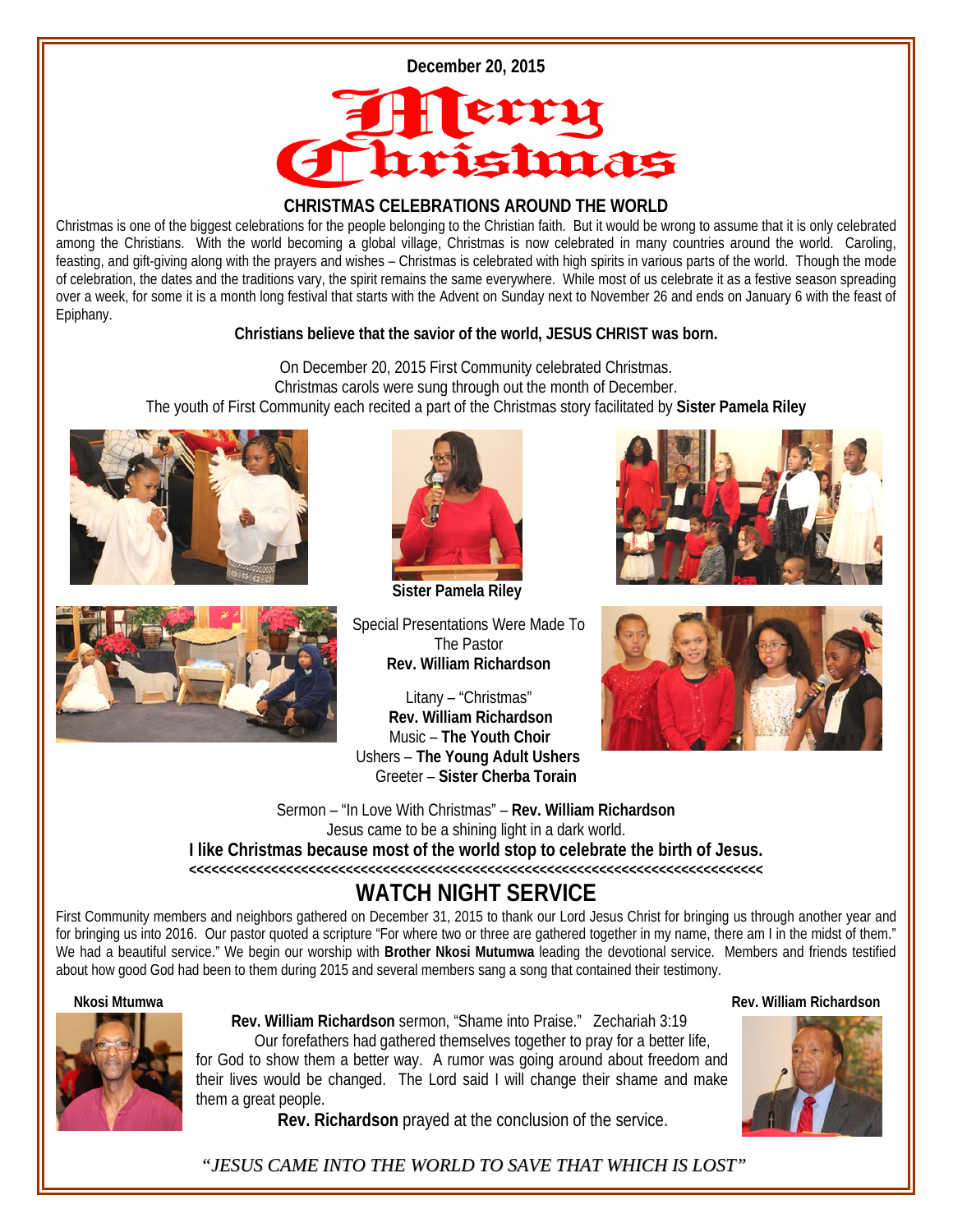### **SAFETY TIPS FOR THE WINTER MONTHS**

#### **5 TIPS FOR SAFE WINTER DRIVING**

- 1. Clean Off Your Car. Remove snow and ice from headlights, tail lights, windows, mirrors and your vehicle's roof to make sure you can see and be seen.
- 2. Slow Down. Posted speed limits are made for ideal road and weather conditions, not snow or ice. While driving on snow and ice, take it easy during starts, stops and turns and avoid hard acceleration and braking. High speeds and jerky movements could send your vehicle into a skid or spin.
- 3. Give Yourself Space. When roads are slick, stay eight to ten seconds behind the vehicle ahead of you – give yourself enough time and space to stop. At zero degrees Fahrenheit, a car needs twice as much distance to stop as it does at 32 degrees Fahrenheit.
- 4. Don's Be Overly Confident. Four-wheel drive may help you get out of a snowy driveway, but it won't help you stop on icy roads any better.
- 5. Be Prepared. Check headlights, battery, brakes, tires, windshield and windshield wipers to make sure they work properly and keep a full tank of gas to keep the fuel line from freezing. Visit your local AAA Car Care center for battery and tire pressure checks. To prepare for winter emergencies, travel with a winter kit that includes: shovel, blankets, flashlights, gloves, ice scraper, jumper cables, snacks and water.

#### **5 TIPS FOR KEEPING YOUR HOME SAFE DURING WINTER**

- 1. Thermostat Settings. Keeping your thermostat at the same temperature both day and night could potentially prevent a more costly repair job due to frozen pipes. This also helps to reduce the stress on your HVAC unit when it is attempting to catch up to a higher temperature, rather than staying at a consistent temperature.
- 2. Preventing Frozen Pipes. Low outside temperatures can cause pipes to burst. If the temps are expected to drop below freezing, let the cold water drip from the faucet – just a trickle helps prevent pipes from freezing.
- 3. Milk and Bread. We are all quite familiar with the rush to the store for milk, and bread before a big storm. Make sure you have water, foods that are easy to prepare, flashlights, first-aidkits, warm clothing and extra Blankets.
- 4. Sand, Rock Salt or Kitty Litter. Keep a bag of sand, rock salt or non – clumping kitty liter on hand. Sprinkling one of these on walkways, steps and driveways can help make them less slippery.
- 5. Be Prepared. Check the batteries in your smoke and carbon monoxide alarms. Have your heater and/or heating system checked before colder temperatures arrive and make sure everyone in your home knows where the main water shutoff is located.

**Jim McCafferty, Senior Vice President of insurance Service**

#### **FIREFIGHTERS: USE SPACE HEATERS PROPERLY**

As the weather gets colder, residents often turn to space heaters, which can be dangerous if used incorrectly.

"The use of space heaters, wood-burning stoves and fireplaces are popular alternatives to warm homes, but if not used properly, these sources may contribute to residential fires, "Durham Fire Marshal Edward Reid said. "The best tips to remember are to follow the manufacturer's instructions for these units, and to always keep yourself, children, pets and anything else that can burn at least three feet away from heat sources."

It's also important to have working smoke alarms on every level of the home. Residents with alternative heating sources and attached garages should also have working carbon monoxide alarms, he said.

To help prevent fires in the home, the department offers these tips:

For kerosene heaters:

- Never use fuel-burning appliances without proper room venting. Burning kerosene, coal or propane can produce deadly fumes.
- Be sure the heater works correctly and has an emergency shut-of in case it tips over.

### For woodstoves and fireplaces:

- Woodstoves should be UL listed.
- Have the chimney inspected and cleaneas needed.
- Don't use flammable liquids to start or accelerate fires.
- Keep a glass or metal screen in front of the fireplace opening to prevent embers or sparks from jumping out.
- Before going to bed, be sure the fireplace flames are out.
- Never close the damper with hot ashes in the fireplace, because this can cause the fire to reignite.

### Other safety tips:

- Never use a range or oven as a heating device.
- If using an electric heater, don't overload the circuit.
- Don't use electrical space heaters in the bathroom.
- Plan and practice a home escape plan with your family.

By Keith Upchurch [KUPCHURCH@HERALDSUN.COM](mailto:KUPCHURCH@HERALDSUN.COM)